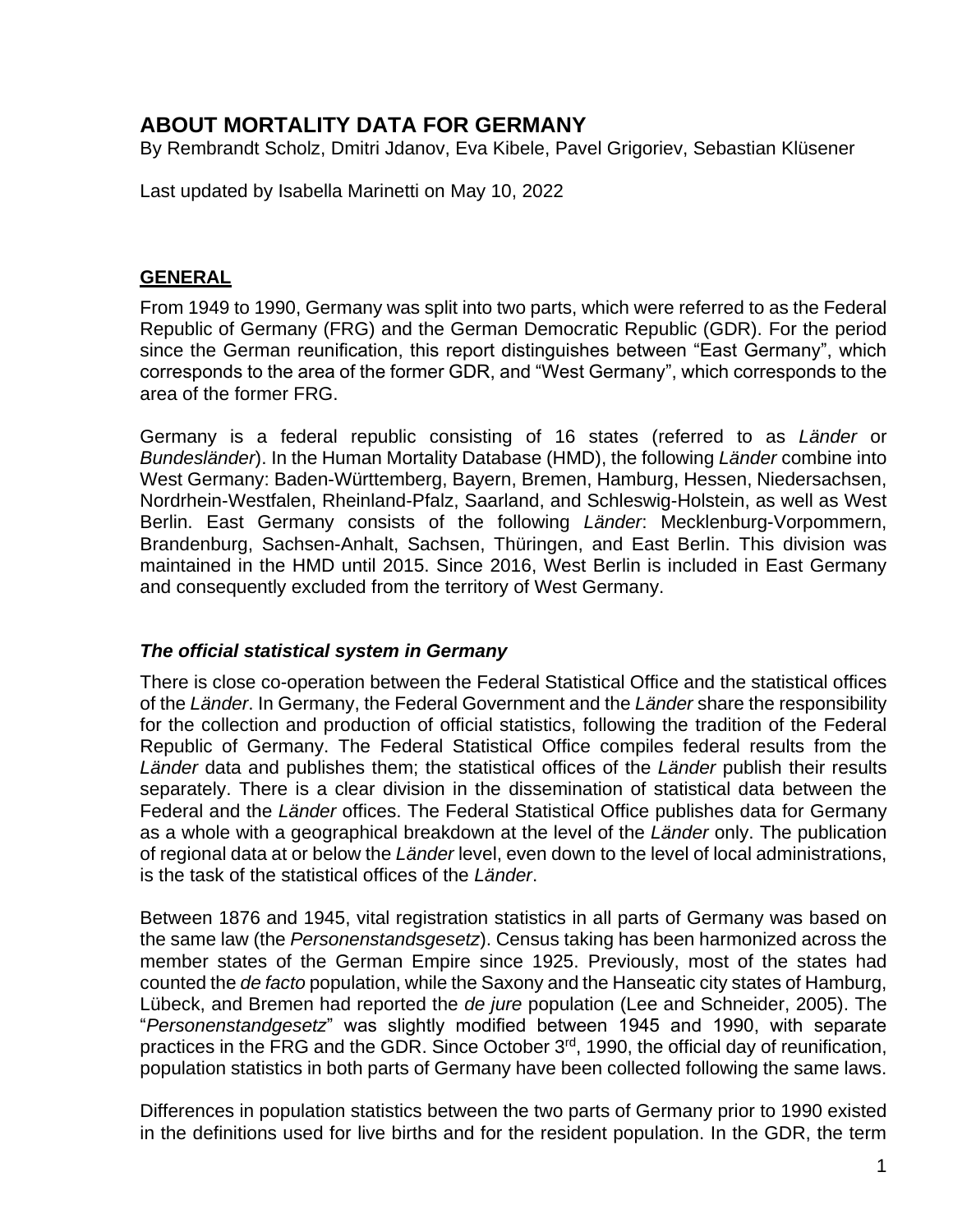"live birth" was used when two signs of life occurred, while in the West only one sign was required. The GDR only included in the resident population people who had been living in the country for at least six months, whereas in FRG the resident population included all persons in residence.

# **DATA SOURCES**

All of the raw data used for the Human Mortality Database (HMD) originate from statistical data provided by the Federal Statistical Office in Wiesbaden and the Statistical Offices of the German states. The HMD Input Database (Input DB) includes death, birth and population counts for all years since 1990.

## **TERRITORIAL COVERAGE**

There has been no territorial change since 1990.

## **DEATH COUNT DATA**

## *Coverage and Completeness*

The annual statistics include all registered deaths of residents of Germany (source: laws for the registration of births, marriages, and deaths). We are not aware of any substantial misreporting in the death statistics. The quality of age reporting is high as since 1876 birth and death registration has been conducted by the registry office in all parts of Germany, and death registration has been requiring a birth certificate from the registry office.

For the years 2018-2020, the German Statistical Office (Destatis) introduced a new procedure to deal with small numbers of deaths. When the number of cases is less than 3 or when there are single values identical to the marginal totals, the non-zero number of death counts in that cell are suppressed for privacy protection. In addition, the relative additional non-risky cells are suppressed as well (secondary suppression or complementary suppression) to avoid re-identification of the deceased individuals, following German rules (see Rothe, 2015). The suppressed cells issue arises when splitting Germany into West and East Germany. In particular, Eastern Germany, with a smaller population than the Western part, is more likely to experience a small number of deaths, especially at young ages (5-25 years old), where death rates are very low, and at very high ages (105 years and more), where the number of survivors is very small. Hence, whenever in the East German dataset a cell with a number of deaths less than 3 and/or the total of that specific age is also less than 3, that row death count has been suppressed by the National Statistics Office in both the East and West German datasets. The average proportion of suppressed cells over the three calendar years 2018-2020 is 0.09% for East Germany and 0.12% for West Germany.

We used the Iterative Proportional Fitting (IPF) method to estimate suppressed values. The IPF algorithm was initially developed by Fienberg (1970) and later revised by Bishop et al. (1975). The IPF iteratively recalculates the cell values in a contingency table so that the row and column sums of the cells become equal to the marginal totals (see further details in Appendix 2).

The algorithm is applied independently to data in each year (2018-2020) and sex and results in adjusted age-specific data cells that correspond to the marginal totals for East Germany.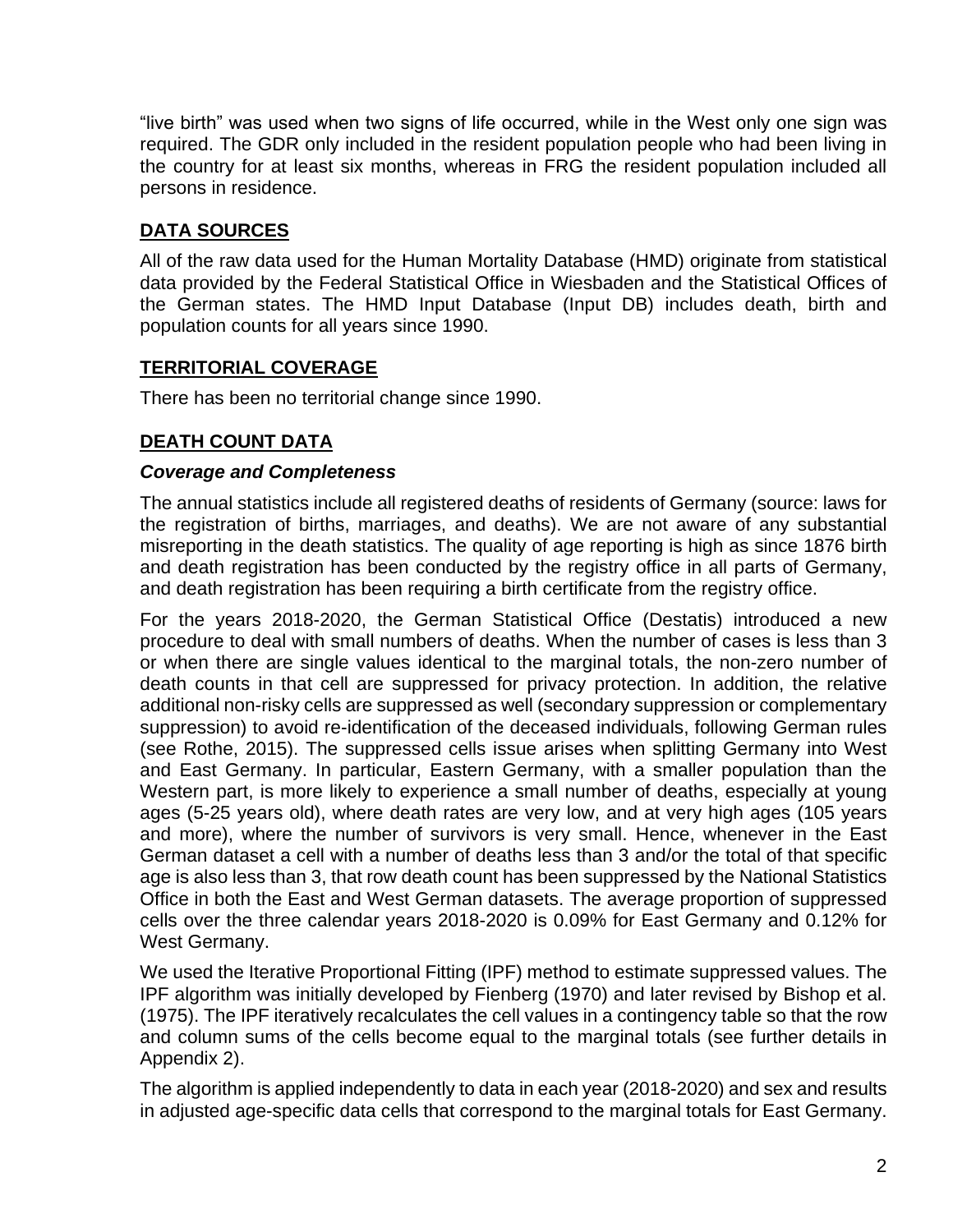Suppressed cells in the West German dataset were calculated by difference between the Total and the East German counts.

# **BIRTH COUNT DATA**

#### *Coverage and Completeness*

The definition of a "live birth" has changed over time:

- In 1991-1993: Newborn child whose breathing *or* heartbeat started after complete separation from the mother independent of cutting the umbilical cord and delivery of the placenta, and whose body weight was no more than 1,000 grams.
- Since 1994: Newborn child whose breathing *or* heartbeat started after complete separation from the mother independent of cutting the umbilical cord and delivery of the placenta, and whose body weight was not more than 500 grams.

Prior to 1994, stillbirths were under-estimated compared with the following period because the minimum birth weight for classification as a stillbirth rather than as a spontaneous abortion (i.e., miscarriage) changed on March 31<sup>st</sup>, 1994, from 1,000 grams to 500 grams.

## **POPULATION COUNT DATA**

#### *Coverage and completeness*

Official population estimates are based on census counts. Between census years, the birth, death, and migration counts are used by the Federal Statistical Office in Wiesbaden and the Statistical Offices of the German states to calculate the population on the last day of each year (December 31st).

In the FRG, the last census prior to reunification (in 1990) took place on May 25<sup>th</sup>, 1987. In the former GDR, it was conducted on December 31<sup>st</sup>, 1981. The population register was already established in East Germany in the 1970s. The results of GDR census of 1981 revealed high quality of population register as the difference between these data sources turned out to be fairly small (about 20 thousand people). This population register was used as the basis for an enumeration conducted in East Germany on October 3rd, 1990, the official day when West and East Germany were reunited. The population register in the East was closed in 1992 because it was not compatible with the rules on data protection in the FRG. In the time period after 1988, population movement between West and East Germany was very intense, particularly in the years around the re-unification. However, the first census after unification was carried out in 2011 only. This was the first official register-based census, and it is disputed whether such a procedure can deliver results of the same quality as a traditional census (Coleman, 2013). For an overview on the potential deficiencies of the 2011 census see Scholz and Kreyenfeld (2016). That it was quite challenging to implement a register-based census in Germany is also underlined by the fact that the Federal Statistical Office decided not to use the officially published census results by age and sex as the basis for post-censal population estimates. Instead, a modified version of the estimates was published, which used additional statistical information (see Kaus and Mundil-Schwarz, 2015). Like the Federal Statistical Office, for the HMD calculations we decided to rely on the modified official census data.

The difference between the old population estimates produced earlier by the Federal Statistical Office in Wiesbaden and the Statistical Offices of the German states and the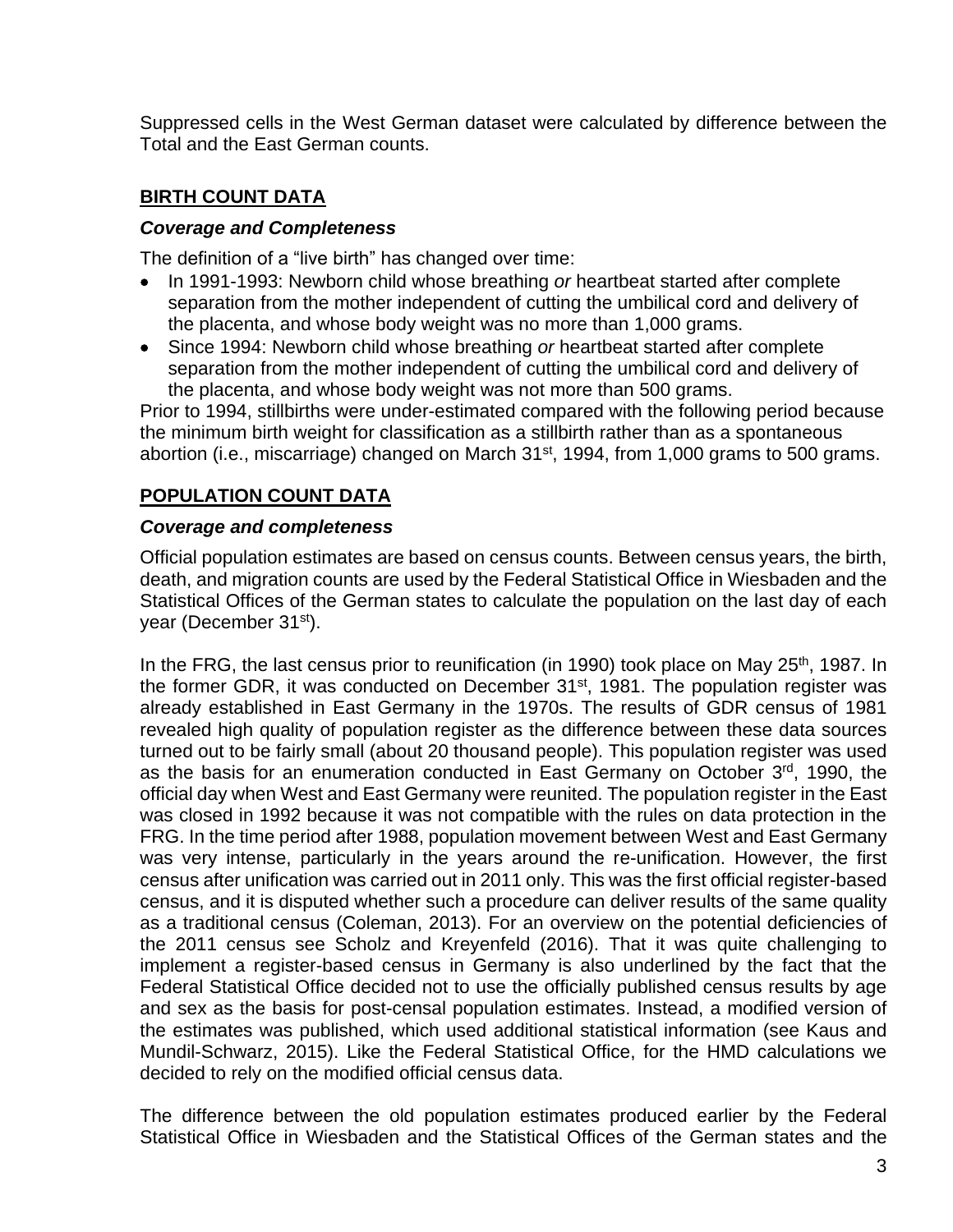population estimates based on the new census of 2011, as obtained for the 1<sup>st</sup> of January 2012, is quite substantial. There were actually 977,000 fewer males and 539,000 fewer females compared to the previously published official population estimates.

# **DATA QUALITY ISSUES**

#### *Quality of data on population counts*

As mentioned above, the differences between the population estimates constructed from the most recent census of 2011 and those constructed from the former censuses of 1981 (East Germany) and 1987 (West Germany) are quite substantial. Unfortunately, the Federal Statistical Office decided not to recalculate back the population estimates by age and sex for the complete inter-censal period. Some of the discrepancies between the two series of estimates arise in part from the massive internal and international migration flows experienced by Germany in the late 1980s and in the 1990s due to the fall of the Iron Curtain and German reunification. In consequence, the standard HMD inter-censal method, which assumes that migration is uniformly distributed across the inter-censal period is not applicable in this case.

Another problem is related to substantial efforts by the statistical office to improve its estimation of the population by cleaning its registers in the years prior to the 2011 census. This was done with the help of local (regional) statistical offices which were instructed to make sure that all out-migrants had been de-registered and that no one was registered in two different areas simultaneously, using alternative sources of information such as tax records. Without these prior cleaning activities, the differences between the population estimates based on the former censuses and those based on the 2011 census would have been even larger. Unfortunately, these adjustments were only taken into account in the year when the error was detected while the undocumented outmigration event or a multiple registrations might have occurred years or decades before. Data cleaning operations were implemented by the State Statistical Offices in various degrees throughout the inter-censal period, but two periods witnessed substantial corrections: 2004 and 2008–2010. To our knowledge, information about the exact number of individuals removed from the registers and the exact dates of the removals from the resident population counts is unknown.

The Syrian refugee crisis and the massive migration flow into Germany during the most recent years have had a notable impact on the size and age-structure of the population. According to the 2014 official estimates, net migration in Germany reached 550,000 and it increased again in 2015, reaching one million (with two million arrivals and one million departures (Statistishes Bundesamt, 2017)). Most of the migrants were young males with a sex ratio particularly skewed in their favor in 2015.

Intensive in-migration eventually affected the quality of population estimates at younger ages because of problems related to the registration of refugees and asylum seekers. Though migrants are required to be registered, official estimates of the number of refugees are affected by an under-coverage which is difficult to quantify, though issues of multiple counts have also been raised as migrants could have registered each time they moved to a new area within the country<sup>1</sup>.

<sup>1</sup> The Statistical Office acknowledges the problems related to refugee registration, stating that: "It must be assumed that the 2015 figures on people seeking refuge are affected by undercoverage which cannot be quantified because the registration authorities were unable to register all people seeking refuge in a timely manner. In addition, double counting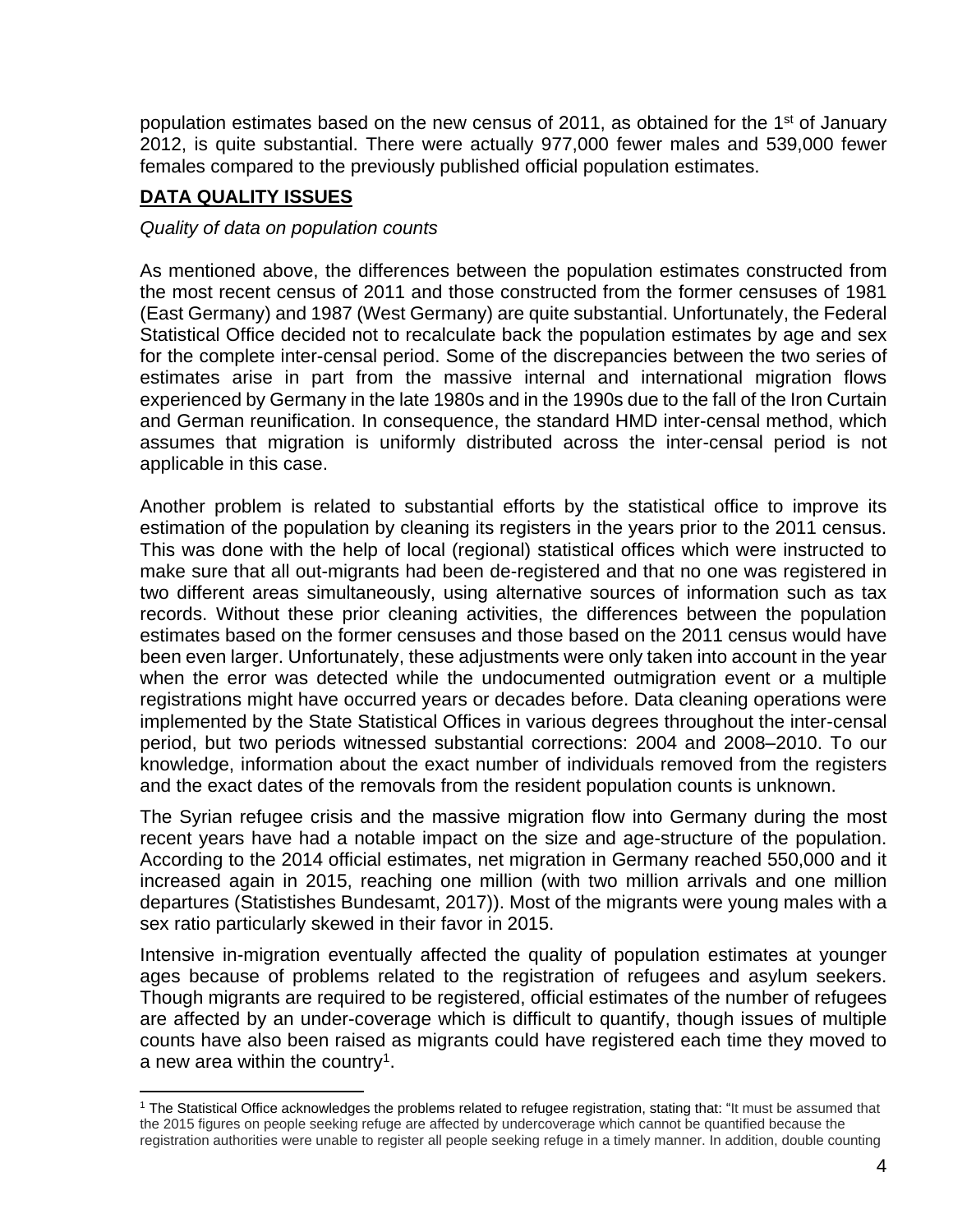To resolve all these issues, we used research estimates by Klüsener et al. (2018) for the intercensal period from 1987 to 2012. The method used in this paper is a modified version of the HMD inter-censal method that takes into account migration flows.

# **REVISION HISTORY**

#### *Changes with the May 2022 Revision*

The German Statistical Office (Destatis) introduced a new procedure to deal with small numbers of deaths for the years 2018-2020. When the number of cases is less than 3 or there are single values identical to the marginal total, the non-zero number of death counts in that cell is suppressed for privacy protection, and also the relative additional non-risky cells are suppressed (secondary suppression or complementary suppression) to avoid reidentification of the deceased individuals. As mentioned above, we implemented a special method based on the IPF algorithm to reconstruct the data (see further details in Appendix 2).

## *Changes with the December 2017 Revision*

Since January 2016, the territory of East Germany includes the city of Berlin.

#### *Changes with the December 2017 Revision*

**Life tables:** All life tables have been recalculated using a modified methods protocol. The revised protocol (Version 6) includes two changes: 1) a more precise way to calculate a0, the mean age at death for children dying during the first year of life and 2) the use of birthby-month data (where and when available) to more accurately estimate population exposures. These changes have been implemented simultaneously for ALL HMD series/countries. For more details about these changes, see the revised Methods Protocol (at http://v6.mortality.org/Public/Docs/MethodsProtocol.pdf), particularly section 7.1 on Period life tables and section 6 and Appendix E, on death rates. The life tables calculated under the prior methods (Version 5) remain available at v5.mortality.org but will not be further updated in the future.

#### *Changes with April 2017 Revision*

We carried out some further refinement to the adjustment implemented with the previous revision to construct population estimates for the inter-censal period. These estimates were originally published in Klüsener et al. (2018). This modification resulted in very minor changes in population size (predominantly at ages above 80 years), and had a negligible impact on mortality rates.

#### *Changes with April 2016 Revision*

The inter-censal population estimates for the period 1987–2011 have been revised to account for the results of the last census. For this, we used a country-specific method. The

may have occurred because of false register entries in connection with the distribution of people seeking refuge within Germany" (https://www.destatis.de/EN/FactsFigures/\_CrossSection/Refugees/Refugees.html)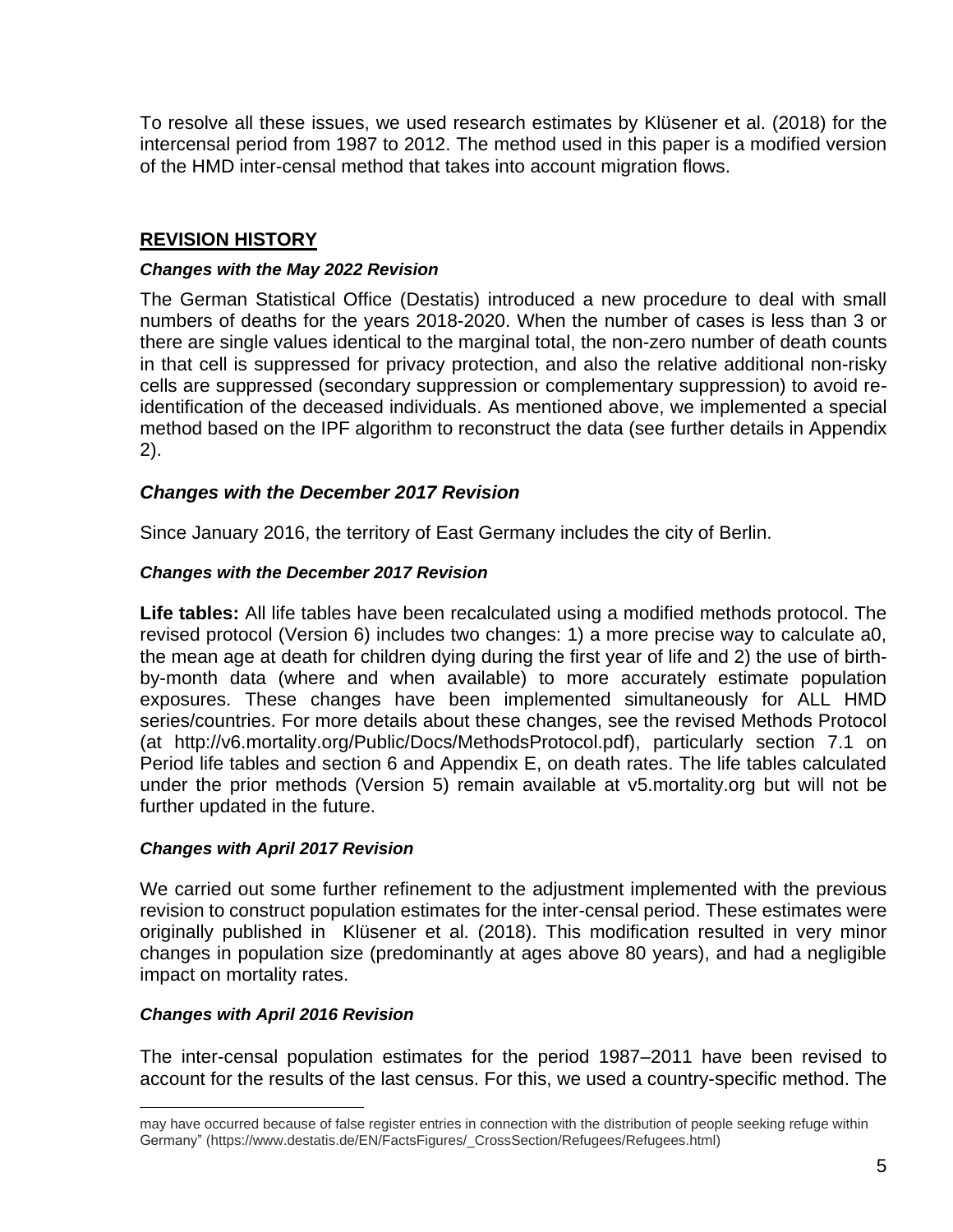adjustments to the population estimate numbers were implemented in two main steps. In the first step, we accounted for the corrections made by the statistical offices of Germany to their population estimates prior to the 2011 census. This adjustment accounted for errors that occurred due to multiple registrations and undocumented out-migration events. The adjustments assumed that when they were implemented (in 2004 and in 2008–2010), all outmigration rates above an 'expected' level of outmigration could be attributed to the adjustments made by the statistical offices. Using a simple spline interpolation we estimated the 'expected' migration rates by cohort. The difference between 'expected' and 'observed' events in years 2004 and 2008–2010 was assumed to reflect artificial migration counts, which were then added to the accumulated error. In the second step, this error was redistributed by cohort and by sex assuming that it had accumulated in a linear manner over the inter-censal period. For more details see Data Quality Issues section and Klüsener et al., 2018*).*

In the previous revisions we applied an adjustment factor to the population older than 90 years because of the low quality of population estimates at advanced ages (Scholz and [Jdanov,](http://www.demogr.mpg.de/cgi-bin/publications/list.plx?debug=0&listtype=-98&personalid=516&intranet=8e3u55z456) 2007). The new official estimates for the population at ages 90+ years (based on the 2011 census) are extremely close to the alternative HMD estimates derived previously from the 1981 and 1987 census and vital statistics using the aforementioned correction factor. As indicated in Figure 1, the difference between the new estimates and the previous HMD estimates is close to zero, while the difference between the previous HMD estimates and the previous official estimates used to be large, particularly among males in Western Germany (see more details about the latter comparison in Jdanov, Scholz, Shkolnikov, 2005).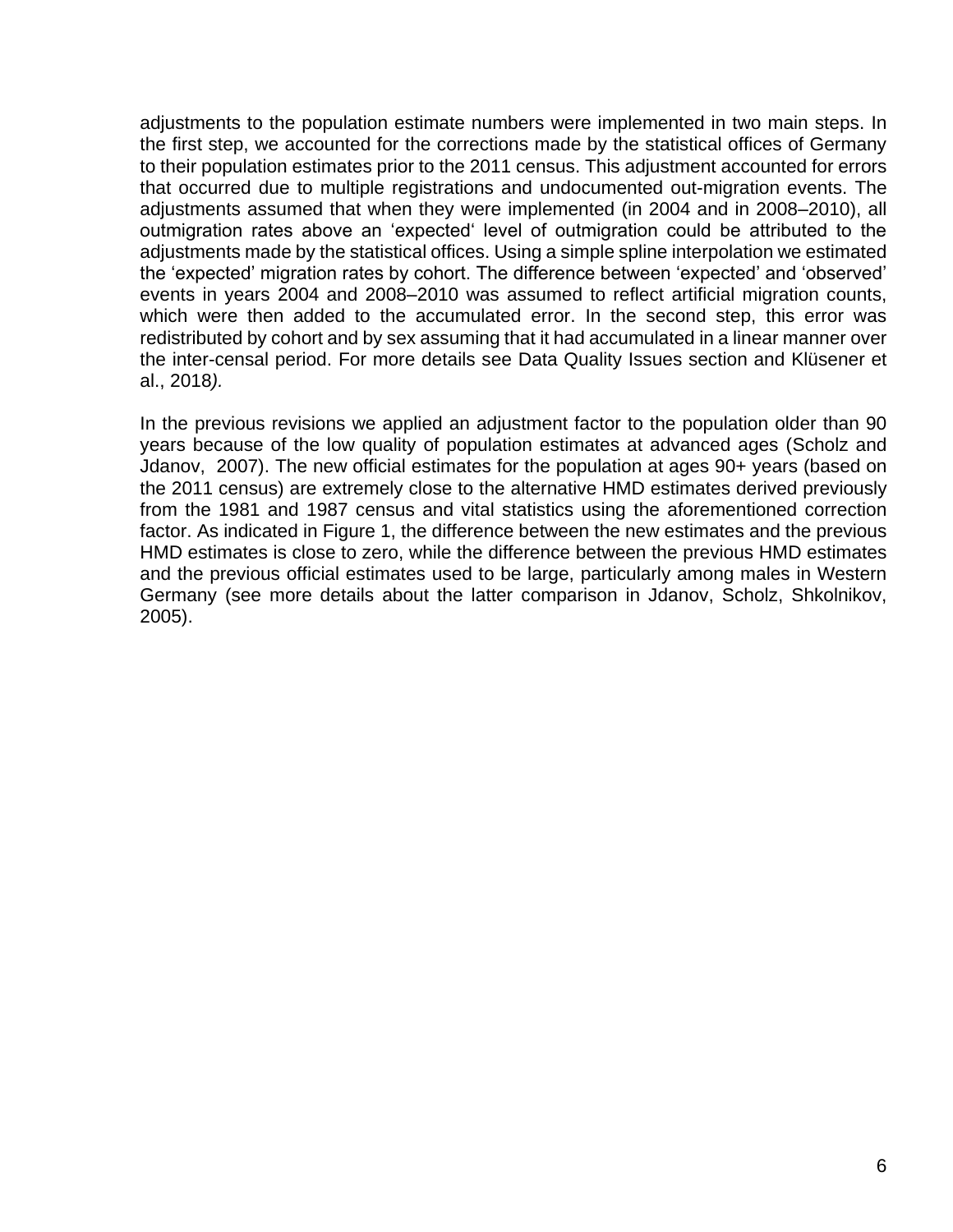

**Figure 1. Relative difference (per cent): HMD (2011 Census) vs. HMD (DRV correction factor) and HMD (2011 Census) vs. old official population estimates; ages 90+** 

## **ACKNOWLEDGEMENTS**

We would like to thank: Walter Becker, Jutta Gebhardt, Hans-Peter Bosse, Dieter Emmerling, Gisela Papaja-Yadegari, and Anja Conradi-Freundschuh at the Federal Statistical Office Wiesbaden; and Anita Depner, Beate Koehn, Viola Kraemer, Rolf Paletta, R. Hopf-Engelk, and Monika Zornik at the Statistical Office of Berlin for their kind help and assistance in compiling the German data. We express our special gratitude to Bettina Sommer (Federal Statistical Office) and Juergen Paffhausen (Statistical Office of Berlin) for very useful comments. We thank the staff at the research data center of the Deutsche Rentenversicherung (DRV) for the provision of pension statistics.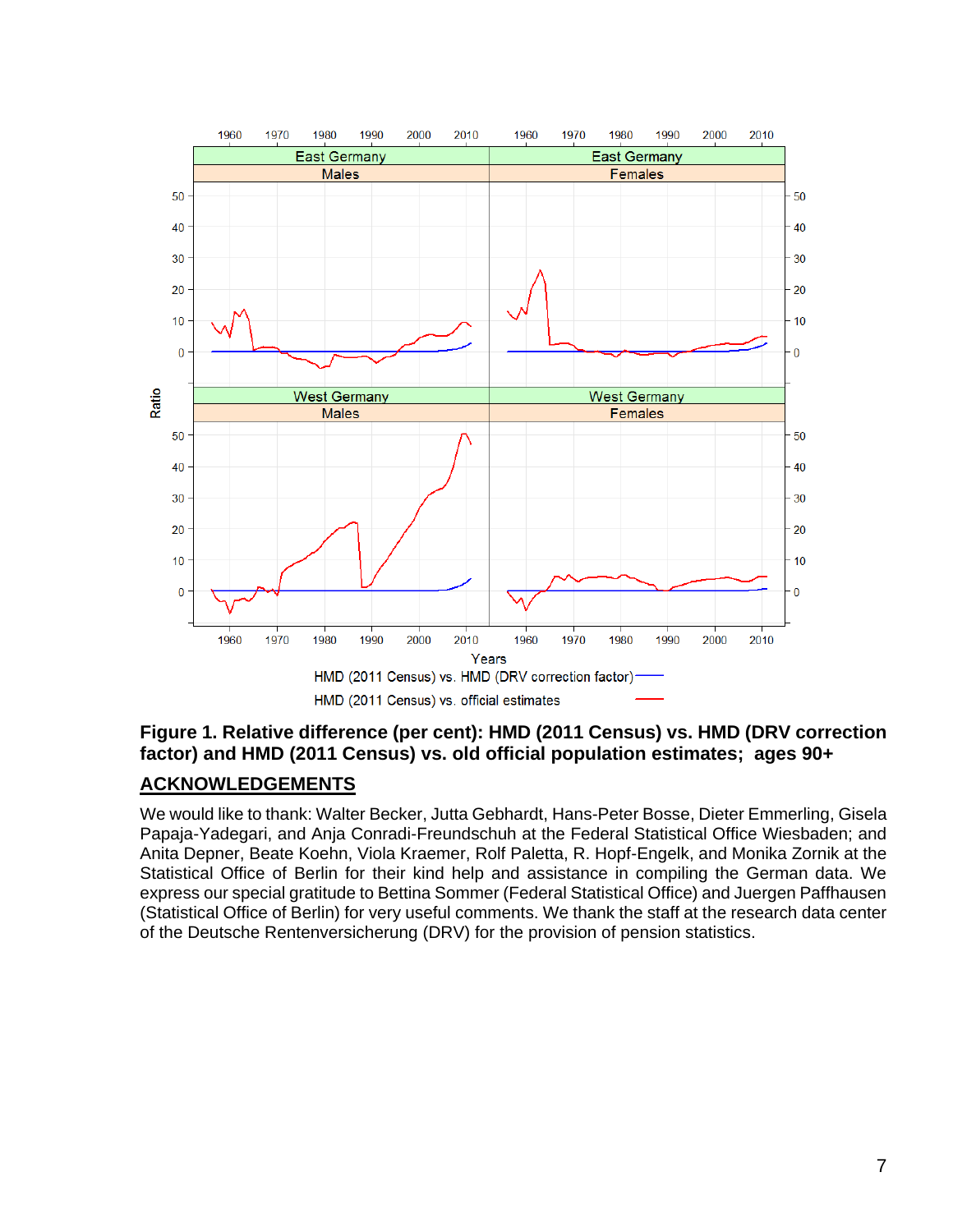## **REFERENCES**

- Coleman, D. (2013). The twilight of the census. *Population and Development Review*, *38*(s1), 334-351.
- [Jdanov, D.A.;](http://www.demogr.mpg.de/cgi-bin/publications/list.plx?debug=0&listtype=-98&personalid=516&intranet=8e3u55z456) Scholz, R.D.; [Shkolnikov, V.M.](http://www.demogr.mpg.de/cgi-bin/publications/list.plx?debug=0&listtype=-98&personalid=105&intranet=8e3u55z456) (2005)[.Official population statistics and the](http://www.demogr.mpg.de/cgi-bin/publications/paper.plx?debug=0&listtype=-98&personalid=663&pubid=1889&field1=&field2=&field3=&logic1=&logic2=&intranet=8e3u55z456)  [Human Mortality Database estimates of populations aged 80+ in Germany and nine](http://www.demogr.mpg.de/cgi-bin/publications/paper.plx?debug=0&listtype=-98&personalid=663&pubid=1889&field1=&field2=&field3=&logic1=&logic2=&intranet=8e3u55z456)  [other European countries.](http://www.demogr.mpg.de/cgi-bin/publications/paper.plx?debug=0&listtype=-98&personalid=663&pubid=1889&field1=&field2=&field3=&logic1=&logic2=&intranet=8e3u55z456) *Demographic Research*, 13:14, 335-362.
- Kaus, W., & Mundil-Schwarz, R. (2015). Die Ermittlung der Einwohnerzahlen und der demografischen Strukturen nach dem Zensus 2011. *Wirtschaft und Statistik* 2015(47), 18-38.
- Klüsener S, Grigoriev P, Scholz RD, Jdanov DA (2018). [Adjusting inter-censal population](https://intranet.demogr.mpg.de/cgi-bin/publications/pages.plx?id=9&pid=5735)  [estimates for Germany 1987-2011: approaches and impact on demographic](https://intranet.demogr.mpg.de/cgi-bin/publications/pages.plx?id=9&pid=5735)  [indicators.](https://intranet.demogr.mpg.de/cgi-bin/publications/pages.plx?id=9&pid=5735) *Comparative Population Studies* 43, 31-64.
- Lee W. R., Schneider M. S., 2005, "Amtliche Statistik zwischen Staat und Wissenschaft, 1872-1939", in MAckensen R., Reulecke J. (eds.), *Das Konstrukt "Bevölkerung" vor, im und nach dem "Dritten Reich"*, Wiesbaden, VS Verlag für Sozialwissenschaften, pp. 50-91.
- Scholz, R. and D. Jdanov. (2007). Verfahren zur Korrektur der Bevölkerungsbestände der amtlichen Statistik im hohen Alter. MPIDR Working Paper WP-2007-002. Rostock: MPIDR. [\(http://www.demogr.mpg.de/Papers/Working/wp-2007-002.pdf\)](http://www.demogr.mpg.de/Papers/Working/wp-2007-002.pdf)
- Scholz R. and Kreyenfeld M. (2016) [The register-based census in Germany: historical](https://intranet.demogr.mpg.de/cgi-bin/publications/pages.plx?id=9&pid=5668)  context and [relevance for population research.](https://intranet.demogr.mpg.de/cgi-bin/publications/pages.plx?id=9&pid=5668) *Comparative Population Studies* 41(2): 175-204.
- Statistishes Bundesamt (2017). Official website of the German Statistical Office [DESTATIS]. Available at https://www.destatis.de
- Rothe, P. (2015). Statistische Geheimhaltung–der Schutz vertraulicher Daten in der amtlichen Statistik. Bayern in Zahlen, 5, 294-303.
- Bishop, Y., S. Fienberg, and P. Holland (1975). Discrete Multivariate Analysis: Theory and Practice. MIT University Press.
- Fienberg, S. (1970): An iterative procedure for estimation in contingency tables, The Annals of Mathematical Statistics, Vol. 41, N. 3, 907-917.
- Jasilioniene, A., Jdanov, D. A., Sobotka, T., Andreev, E. M., Zeman, K., Shkolnikov, V. M., ... & Rodriguez, G. (2015). Methods protocol for the human fertility database. Rostock: Max Planck Institute for Demographic Research.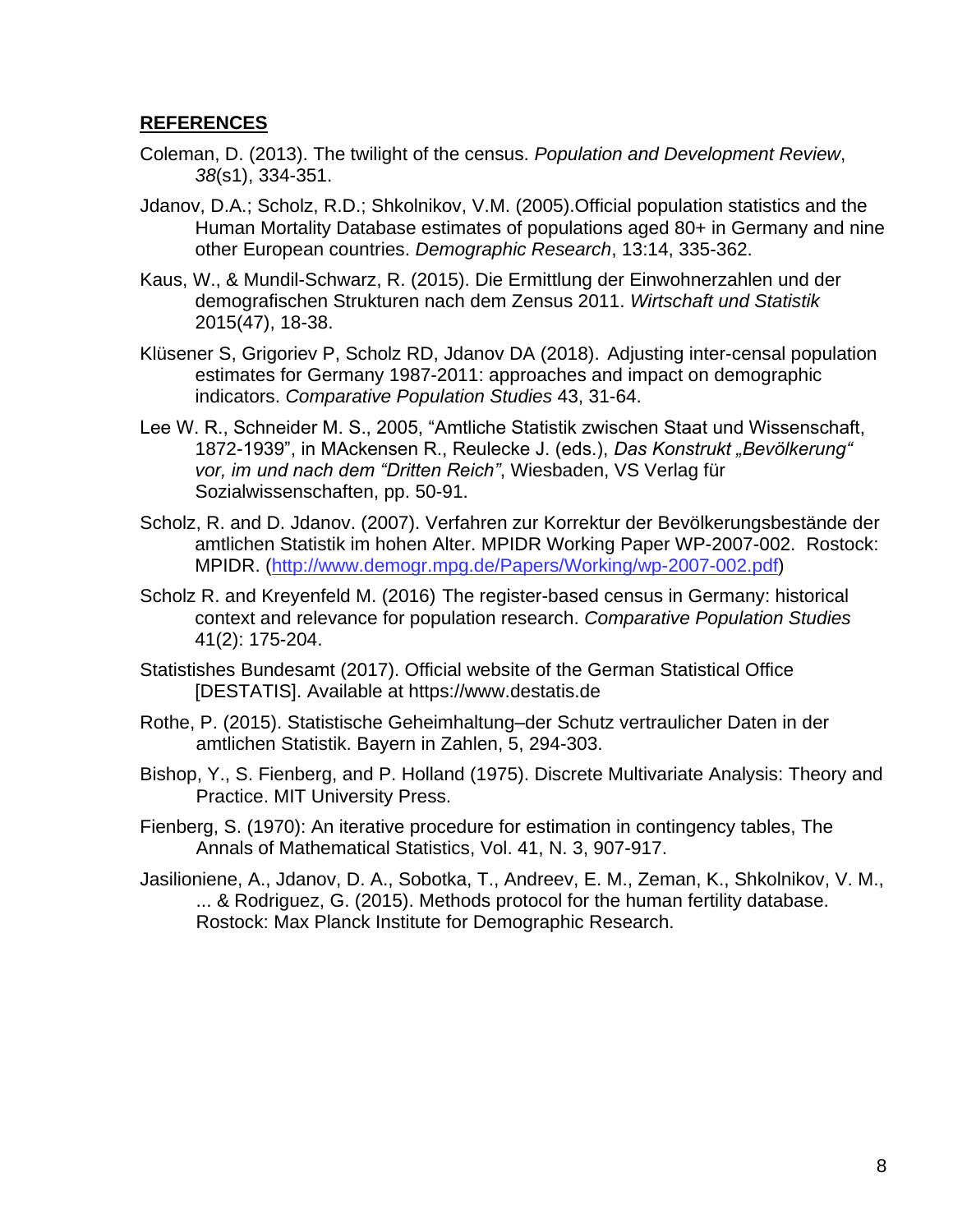# **APPENDIX 1: DESCRIPTION OF THE ORIGINAL DATA USED FOR HMD CALCULATIONS**

# **DEATHS**

| <b>Period</b> | <b>Type of Data</b>                                                                       | <b>Age Grouping</b>                    | <b>Comments</b> | RefCode(s) <sup>†</sup>            |
|---------------|-------------------------------------------------------------------------------------------|----------------------------------------|-----------------|------------------------------------|
| 1991-<br>2009 | Annual number of deaths to<br>residents by sex, age and birth<br>cohort (Lexis triangles) | 0, 1, 2, 3,<br>maximum age<br>attained |                 | 5, 6, 7, 14, 15, 16,<br>24, 25, 28 |
| 2010-<br>2017 | Annual number of deaths to<br>residents by sex, age and birth<br>cohort (Lexis triangles) | $0, 1, 2, 3, \ldots 110+$              |                 | 28, 31, 35, 38, 41                 |
| 2018-<br>2020 | Annual number of deaths to<br>residents by sex, age and birth<br>cohort (Lexis triangles) | $0, 1, 2, 3, \ldots 106+$              |                 | 48, 54, 55                         |

#### **POPULATION**

| <b>Period</b>    | <b>Type of Data</b>                                                                 | <b>Age Grouping</b>       | <b>Comments</b>       | $RefCode(s)^{+}$          |
|------------------|-------------------------------------------------------------------------------------|---------------------------|-----------------------|---------------------------|
| 1990-<br>2011    | Annual population estimates<br>(as of December 31 <sup>st</sup> ) by sex<br>and age | $0, 1, 2, 3, \ldots 95+$  | Reconstructed<br>data | 33                        |
| $2012 -$<br>2020 | Annual population estimates<br>(as of December 31 <sup>st</sup> ) by sex<br>and age | $0, 1, 2, 3, \ldots 100+$ |                       | 34, 37, 40, 45,<br>49, 50 |

# **BIRTHS**

| <b>Period</b> | <b>Type of Data</b>                | <b>Comments</b> | $RefCode(s)^{\dagger}$                                   |
|---------------|------------------------------------|-----------------|----------------------------------------------------------|
| 1990-2020     | Annual live birth counts<br>by sex |                 | 12, 13, 20, 21, 22, 23,<br>29, 32, 36, 39, 42, 46,<br>51 |

## **BIRTHS BY MONTH**

**Type of data:** Annual live birth counts by month

**Period covered:** 1946–2020

**RefCodes:** 43, 44, 47, 52, 53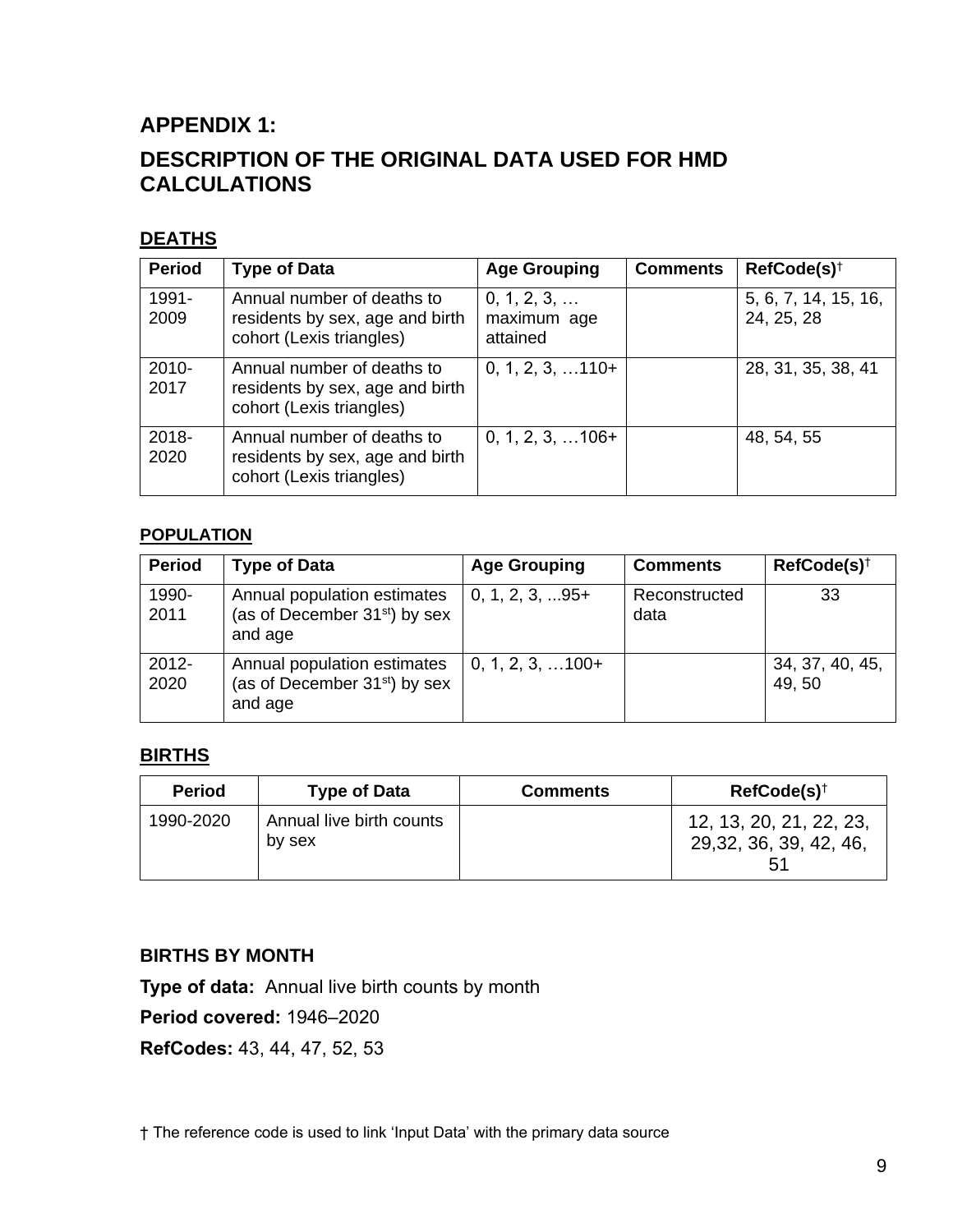# **APPENDIX 2: DESCRIPTION OF THE IPF ALGORITHM**

As explained in the main text, the German Statistical Office (Destatis) has introduced a new procedure for the year 2018 to 2020 to deal with small numbers of deaths in order to protect confidentiality: in the death tabulations by calendar year, sex, age, cohort for East and West Germany, cell counts equal to 1 or 2 are suppressed. For any suppressed cell in either East Germany (the most common occurrence given the relatively small population) or West Germany, both cells are suppressed so that the missing number cannot be reconstructed by subtraction. There are a number of methods available to impute a value in such situations. In the HMD, we decided to use the Iterative Proportional Fitting (IPF) method.

The Iterative Proportional Fitting (IPF) algorithm is a commonly-used technique appropriate to adjust raw data in age-specific data cells that correspond to the marginal totals, hence ensuring consistency in a contingency table.

We applied the IPF procedure separately to each year and subpopulation. We started with East Germany as its population is lower than in West Germany. When needed, we could also apply this procedure to West Germany but, since all values are documented for the country as a whole, it was simple to estimate the values missing for West Germany as the difference between total Germany and East Germany.

The IPF algorithm is applied to the matrix of suppressed cells, where we have only the rows and columns totals. Before implementing the algorithm, we have to assign an initial (starting) value for each missing cell, which is done separately for each single age group. When an age-specific cell is suppressed for both sexes combined, the missing values are replaced by the ratio of the difference of the reported total deaths and the actual sum over all ages, to the number of missing cells in that year.

The rationale used to fill the suppressed sex-specific cells when the total is not suppressed is that at least one of the two cells of the male and female death counts should be equal to 1 or 2, or it would not have been suppressed by the statistics office.

The procedure can be formally expressed as follows. If  $d_a^{tot}$  (for a given year) is unknown:

$$
d_a^{tot} = \frac{d_b^{tot} - d_{OBS}^{tot}}{n^{miss}} \text{ for any age } a
$$

If  $d_a^{tot}$  (for a given year) is known:

$$
d_a^f = 1; \quad d_a^m = d_a^{tot} - d_a^f \quad \text{for } a < 100
$$
\n
$$
d_a^f = d_a^{tot} - d_a^m; \quad d_a^m = 1 \quad \text{for } a \ge 100
$$

Where  $d_{a}^{tot}$  represents the death count for both sexes at age *a*,  $d_{D}^{tot}$  represents the reported death counts by the statistics office in a given year for both sexes,  $d_{\mathrm{OBS}}^{tot}$  is the actual sum of death counts in a given year for both sexes, and  $d_a^m$  and  $d_a^f$  are age- and sex-specific death counts. In this formula, the fact that the probability of death is higher for men than for